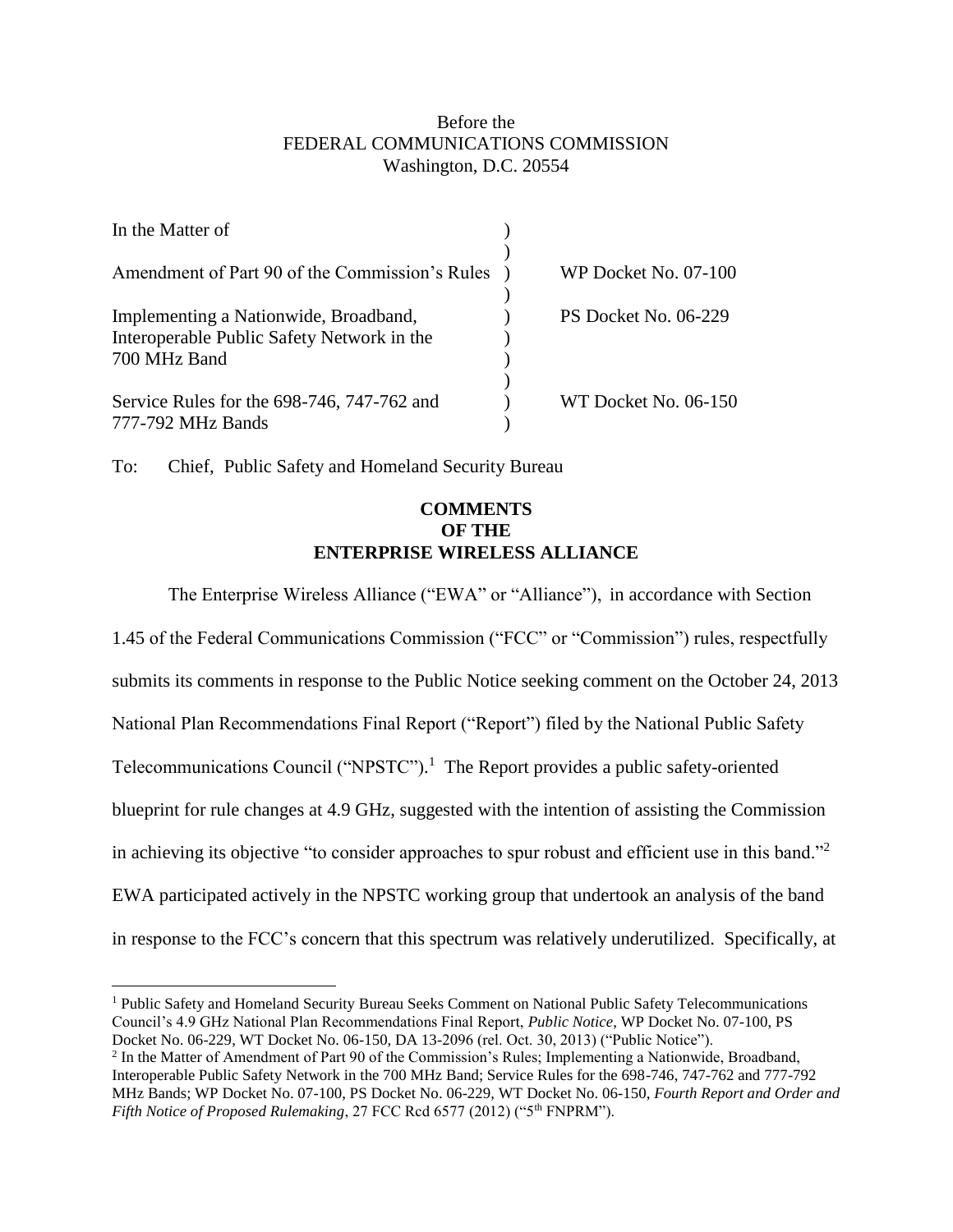NPSTC's request, EWA served as Co-Chair of the 4.9 GHz working group's "Critical Infrastructure Use and Conditions Task Team" ("CII Task Team") that included representatives from other CII industry associations. For the benefit of the 4.9 GHz Working Group, the CII Task Team prepared a detailed report summarizing industry comments in response to WT Docket No. 07-100; detailed nineteen (19) CII use cases;<sup>3</sup> and offered four (4) recommendations regarding the future use of the 4.9 GHz band: (1) CII and organizations engaged in similar activities seeking to deploy fixed operations in the 4.9 GHz band may do so on a co-equal basis, with public safety entities assuming adherence to adopted frequency coordination protocols; (2) CII and organizations engaged in similar activities may, subject to adopted frequency coordination protocols, independently hold 4.9 GHz licenses; (3) licensees, whether CII or public safety, are free to enter into collaborative spectrum and/or system sharing agreements with one another for economic and other reasons, but such agreements are not a 4.9 GHz spectrum access requirement; and (4) applicants seeking 4.9 GHz licenses are free to utilize the services of any FCC-certified frequency advisory committee authorized to assist applicants who wish to deploy fixed operations in the band. While the Report did not adopt all positions supported by the CII Task Team as discussed more fully below,<sup>4</sup> EWA is satisfied that the approach outlined in the Report would represent an important first step toward "improved spectrum efficiency and greater use of the 4.9 GHz band."<sup>5</sup>

The 5<sup>th</sup> FNPRM posed a number of questions regarding how expanded eligibility and changes in the frequency coordination and FCC licensing approaches might foster more intensive

<sup>&</sup>lt;sup>3</sup> The use cases also presented 4.9 GHz applications specific to the airline industry, including deployment on aircraft ramps for a multitude of safety-related applications such as fueling operations, deicing operations, aircraft loading (weight and balance) applications, and aircraft maintenance applications (e.g., video from scopes and highresolution diagrams).

<sup>4</sup> To EWA's knowledge, no CII Task Team members participated in NPSTC discussions that determined which Task Team recommendations were to be included in the Report.

 $5$  5th FNPRM at ¶ 1.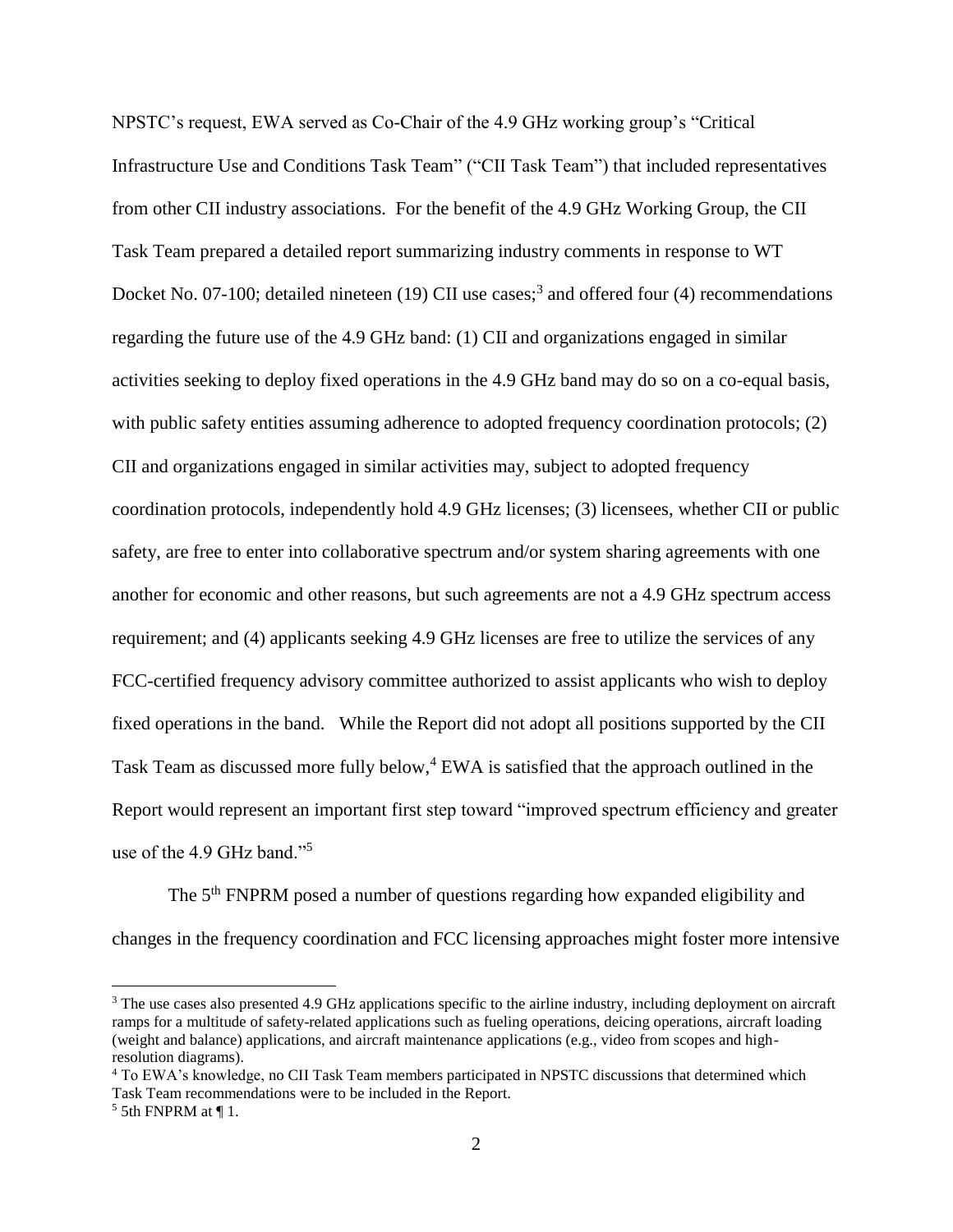deployment in a band that had been allocated exclusively for use by public safety entities and appeared to the Commission to be less than optimally utilized. Among other alternatives, the Commission asked whether eligibility should be expanded to include CII entities on a primary basis or even commercial service providers if only on a secondary basis.<sup>6</sup> It suggested that doing so might "improve the availability, variety, and economics of equipment that uses the band."7

EWA wishes to reaffirm at the outset the position it took in its Comments in response to the  $5<sup>th</sup> FNPRM<sup>8</sup>$ . While the membership of the Alliance includes a significant number of commercial service providers, after careful consideration EWA did not support expanding 4.9 GHz eligibility to carriers. It reached this conclusion in recognition of the very substantial amount of broadband spectrum already allocated for commercial users and the potential that their operation in this band could compromise its primary purpose. It also noted the urgent need for broadband capacity for private, internal licensees, including those within the current CII definition,<sup>9</sup> and suggested that eligibility be expanded to include such use.

For this reason, EWA was pleased to participate in the task teams<sup>10</sup> that considered the issue of expanded private user eligibility and associated coordination/licensing issues as part of the NPSTC 4.9 GHz working group. The Alliance supports most of the Report's recommendations with regard to these matters. It is particularly pleased that representatives of private and public safety interests have agreed to the shared, co-primary use of two 5 MHz channels by public safety agencies and CII entities. As a practical matter, non-public safety entities could not be expected to invest in the advanced technologies they plan to deploy in this

<sup>6</sup> *Id.* at ¶¶ 42-3.

 $^{7}$  *Id.* at  $\P$  43.

<sup>8</sup> *See* Comments of EWA filed Nov. 1, 2012.

<sup>9</sup> *See* 47 C.F.R. § 90.7.

<sup>&</sup>lt;sup>10</sup> These included the "Frequency Coordination, Database, Data Registration" task team, as well as the CII Task Team.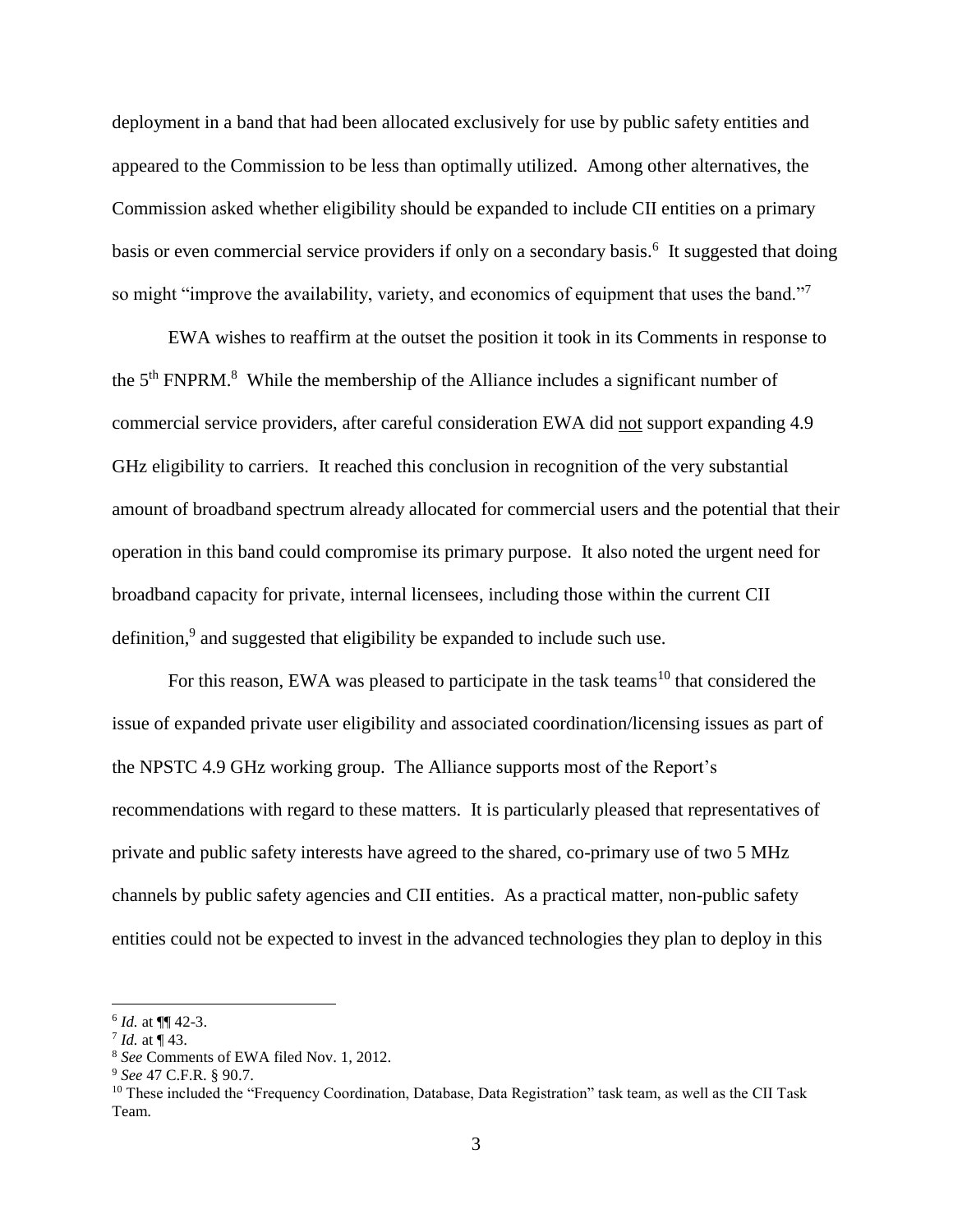band without assurance that their investment would receive and retain primary status. The Alliance agrees with the FCC that this broader primary access will foster a more responsive, robust, and economically competitive equipment marketplace, a result that will redound to the benefit of public safety entities as well.

Although generally satisfied that the discussions leading to the Report produced compromises that are consistent with the FCC's desire to see the band more intensively used, there are a few areas where the Alliance recommends adoption of rules other than those proposed by NPSTC.

## 1) Private Licensees Eligible for Primary Use of 4.9 GHz Spectrum.

The Report recommends that non-public safety access to this spectrum be limited to entities that fall within the CII definition in Rule Section 90.7. This definition had its origins in Congressional action over a decade ago and, in the Alliance's opinion, is overly restrictive in this context. EWA does not challenge any of the licensee categories that are included, but disagrees that this list is exhaustive in defining private internal licensees whose use of 4.9 GHz would promote public safety without undermining the primary purpose of the band.

For example, on what basis should it be assumed that a 4.9 GHz system operated by a not-for-profit auto towing organization would be more likely to promote public safety than a comparable system operated by an air carrier at an airport facility? Would use of this spectrum by a metropolitan transit system necessarily serve a more critical public safety function than use by a private school bus operator?

As noted above, EWA agrees that commercial wireless systems should not be permitted in this band but it urges the FCC to take a more expansive approach and allow all licensees of private internal systems co-primary access to the frequencies designated for shared public

4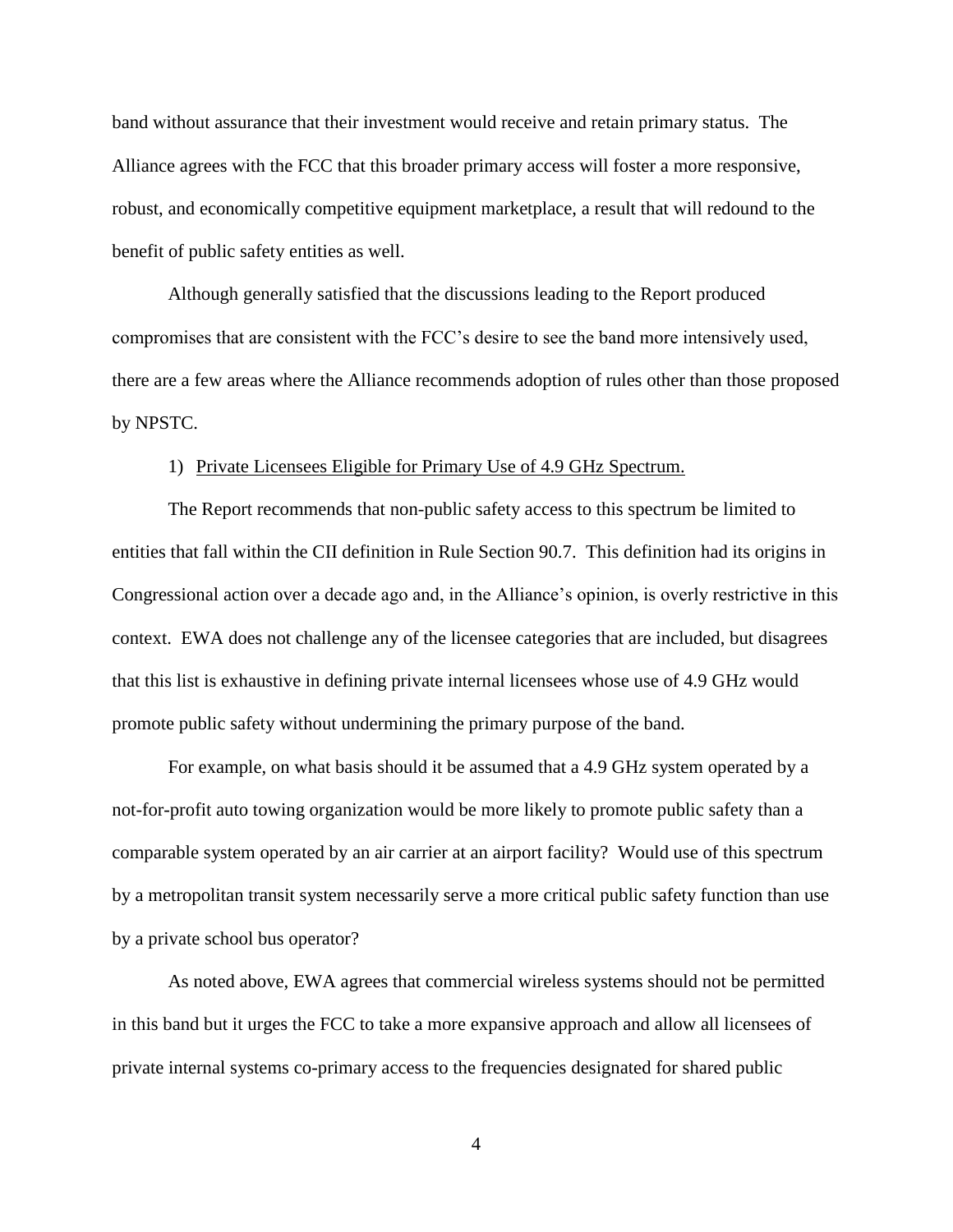safety/non-public safety use. Spectrum in this range has specialized, limited utility and relatively high entry costs in terms of equipment and system design/implementation. It simply is not spectrum that would be useful to the majority of Part 90 internal licensees. But in the Alliance's opinion, it could offer meaningful public safety benefits when deployed by private entities willing to invest in its deployment. For that reason, EWA and other non-public safety members of the CII Task Team, including those representing entities that qualify as CII, recommended the following definition of eligible users:

Application for and use of the 4.9 GHz band shall be made available to CII and those entities whose use of the spectrum shall directly benefit public safety or activities that enhance the ability to protect property, the environment, and the American public, which shall include the safety and security of the American workforce.<sup>11</sup>

Adoption of this broader definition would permit greater utilization of this band, a primary FCC objection in the  $5<sup>th</sup>$  FNPRM. It would expand the universe of equipment purchasers, which the Commission concluded could benefit public safety entities as well. Importantly, the technical characteristics of the band would naturally limit the number of private internal licensees beyond CII eligibles that could put it to productive use, thereby alleviating any concern on the part of public safety that their own access to this spectrum would be unreasonably curtailed.

2) Frequency Coordination

The Report recommends that only public safety coordinators be permitted to coordinate applications for the 4.9 GHz band, including applications from whatever non-public safety entities are permitted to operate on this spectrum. It explains this position on the basis that coordination will require complex interference prediction tools, will require coordinators to exchange information on a regular basis, and will require the coordinator to obtain information

 $11$  Report at n. 14.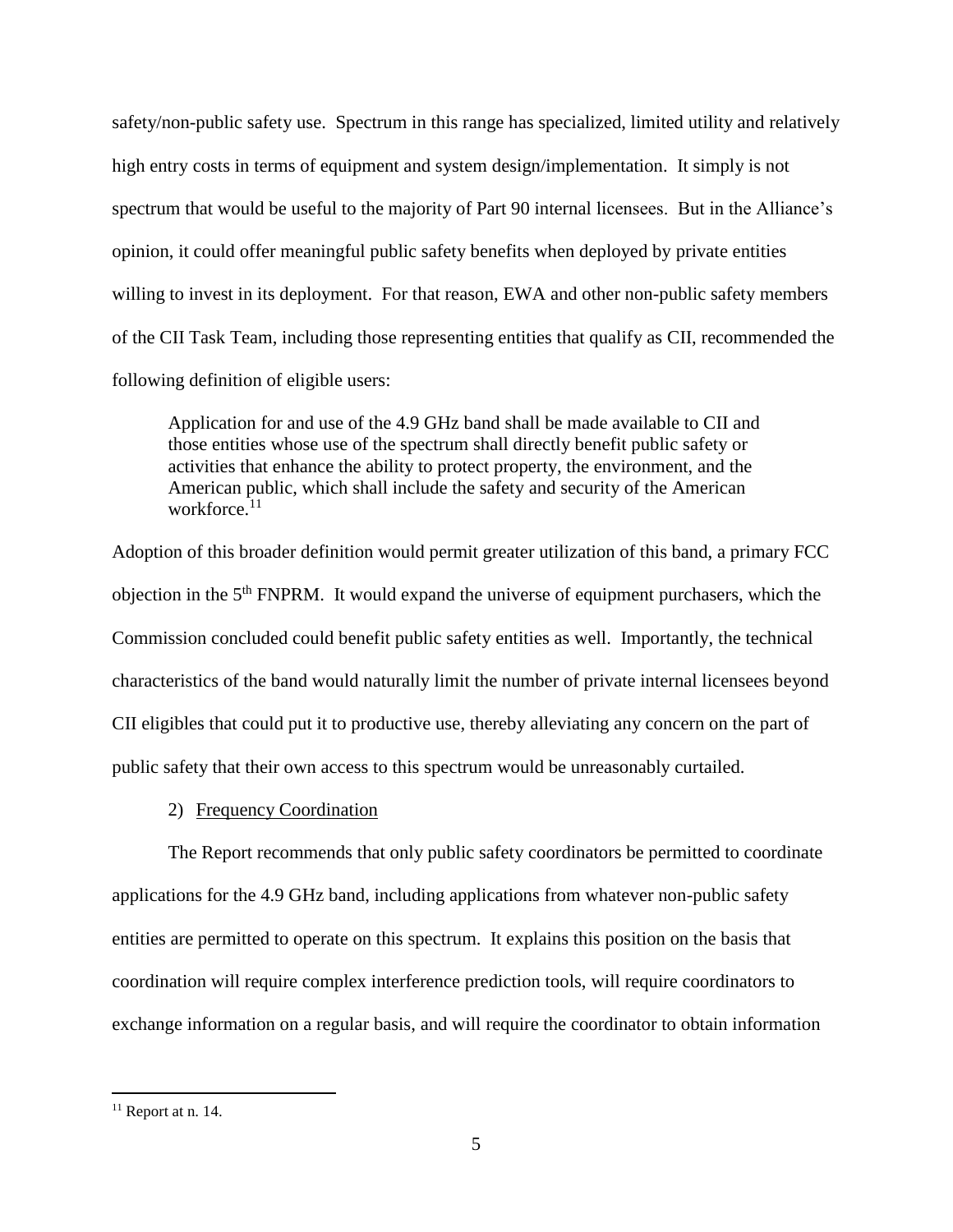that is not in the FCC database from existing public safety licensees.<sup>12</sup> It also states that public safety coordinators "have the best understanding of public safety needs and the importance of protecting public safety licensees from harmful interference."<sup>13</sup>

EWA appreciates that coordination in the 4.9 GHz band will require the highest level of technical expertise and professionalism. With all due respect to public safety coordinators, the Alliance is confident that EWA and other organizations such as the American Petroleum Institute ("API"), the Association of American Railroads ("AAR"), the American Automobile Association ("AAA"), and the Utilities Telecom Council ("UTC") have both the capability and commitment to process applications in conformance with whatever rules and policies the FCC adopts. Some of these entities already exchange information regularly with public safety coordinators when handling applications for Sprint-vacated spectrum and adhere to the specialized procedures for processing such requests.<sup>14</sup> In fact, that arrangement confirms not only that these organizations have the expertise needed to perform accurate, reliable coordination in accordance with the requirements established by the FCC, but also that they have demonstrated an ability to coordinate public safety applications that provide the requisite protection for their operations. As long as the technical criteria adopted by the Commission for the 4.9 GHz band are followed by all frequency coordinators, every licensee will enjoy the appropriate level of interference protection.

For this reason, EWA recommends that the FCC adopt coordination rules for this band that mirror those applicable to Sprint-vacated spectrum. All qualified coordinators would be permitted to process applications for any entity eligible to operate in the band. At a minimum,

<sup>12</sup> *Id*. at 12.

<sup>13</sup> *Id*.

<sup>14</sup> *See* Public Safety and Homeland Security Bureau Announces Applications and Licensing Procedures for Channels Relinquished by Sprint Nextel Corporation in the 809-809.5/854-854.5 MHz Band, *Public Notice*, WT Docket No. 02-55, 23 FCC Rcd 18343 (2008).